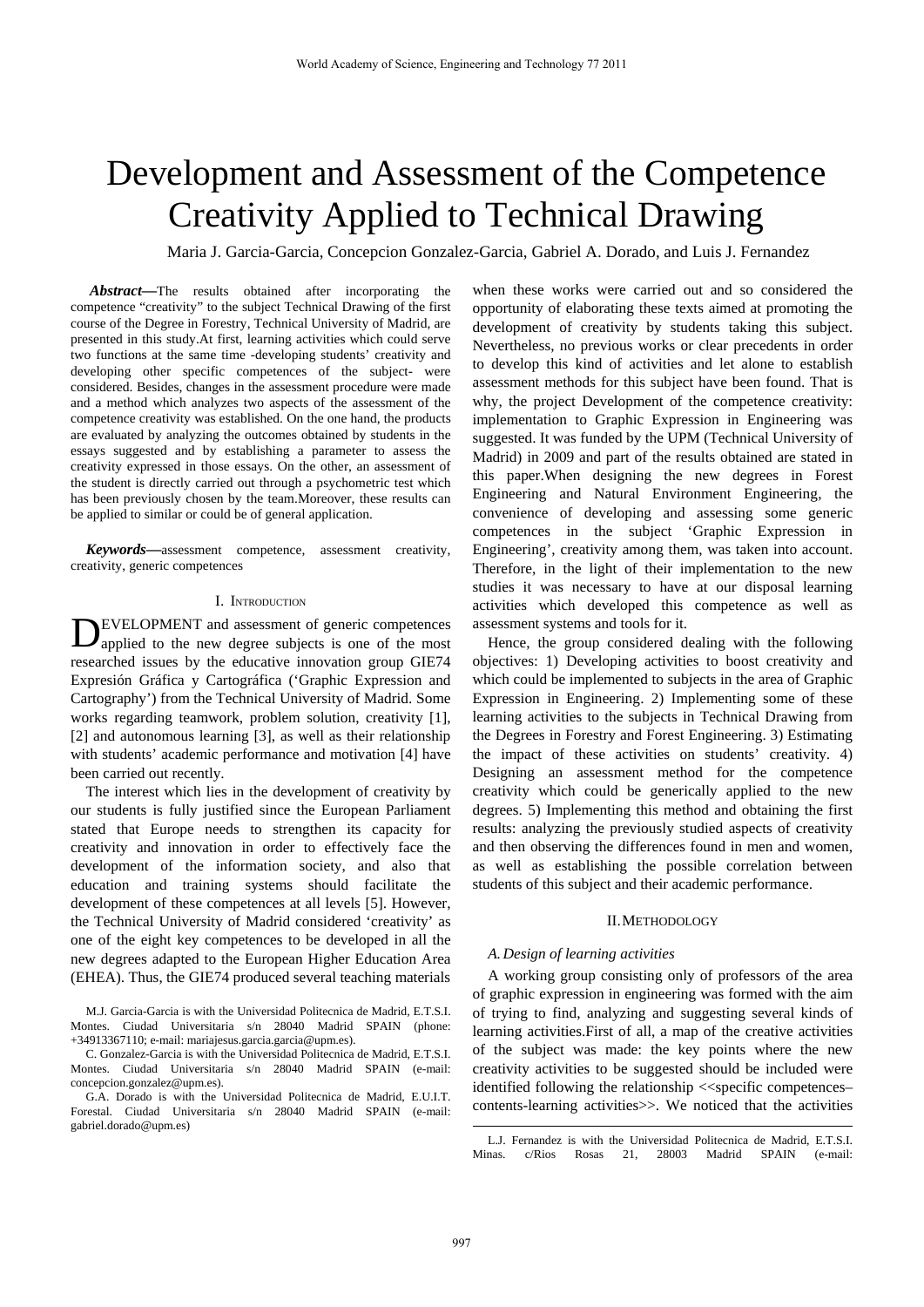linked to the specific competences 'spatial view' and 'drawing maps in forestry engineering' appeared to be the most favourable ones for the implementation of several creativity techniques. Besides, these are two essential competences which would be advisable to boost and work on in greater depth in the new studies.Then, a systematic review of a big amount of the existing teaching materials, which have been used for the last fifteen years to teach graphic expression subjects by professors of the group, was carried out. After being analyzed, some typical tasks were identified, selected and classified according to their potential as creative activities.Another group, a multidisciplinary one this time, reviewed various creativity techniques and chose the most appropriate to be applied to the subject.The study of creativity in psychology has focused traditionally on divergent thinking abilities [6], [7].However, we could say that the theoretical constructs to be assessed, which are based on the specific literature about creativity in engineering, are: divergent thinking, through the production of many solutions; convergent thinking, by solving the problem raised; constraint satisfaction, by meeting the parameters established in the instructions and by manipulating the objects; problem finding, through identifying some other uses for the design, and problem solving, that is, creating a new design [8].Finally, three types of activities to boost creativity were suggested. They conveyed three different levels of complexity and would be carried out at different stages of the course, increasing complexity gradually. The first two activities should be solved individually and the last in groups.

*Activity type I:* resolution of paradoxes. Students in the control group must make the Orthogonal Projections of some models in perspective. For this creative activity, students are provided with some models which are similar to the traditional ones but whose solutions seem to be impossible, such as some of the creations from the artist and draftsman Maurits Cornelis Escher (Fig. 1).



Fig. 1 Perspective Model for type I activities

*Activity type II:* finding alternatives. In a next stage, students must make a projection in perspective from the dihedral flat projections (the reverse process of the previous

luis.fdezgda@upm.es).

l

activity). The changes to boost creativity this time consisted of removing some parts of the flat projections, so that their combination could lead to different models depending on the element and the position chosen.

*Activity type III:* improvement in the design of a 'forest object'. The control group is suggested to draw a set of engineer maps to define the design of a forest object. In this case, a "nestbox" was proposed. As for the creative activity, the team is said to include 'any improvement in the design of the "nestbox" and to include as well some drafts of the different alternative designs considered.

The involvement of the learning activities suggested in the assessment of the different constructs abovementioned ranges (Table I).

|                         | <b>Typical-Task</b> |   |   |
|-------------------------|---------------------|---|---|
|                         |                     |   |   |
| Divergent thinking      |                     | X | X |
| Convergent thinking     | X                   | X | X |
| Constraint satisfaction | x                   | X | X |
| Problem finding         |                     |   | X |
| Problem solving         |                     | x | X |

Moreover, some kind of training on creativity techniques was considered essential for students since they had never received any in other subjects. Nevertheless, it must be carried out within a very short period of time in class.

In order to develop the three activities, some readings about how to find alternatives [9] were suggested as well as training sessions based on the brainstorming and the SCAMPER techniques [10] and directed at the project 'improvement in the nestbox' were carried out.

## *B.Design of the assessment method*

Assessment constitutes a fundamental aspect in teaching and learning processes. The assessment method in general and competences assessment in particular cannot be considered just as an appendix of the teaching-learning process but as an integrated and planned element from its origin [11] and so it requires a series of features. Assessment needs to be: useful, in order to identify and examine positive and negative aspects in the teaching-learning process; planned: scheduled, wellconsidered and properly prepared and in harmony with the teaching-learning process; feasible: it involves using procedures and tools which are viable and facilitate improvements without making the process of teaching and learning difficult or hindering it; consistent: with the objectives established, the teaching methods used and with the learning results expected; ethical: it implies explicit compromises and a protection of rights; accurate: it must clearly describe the purpose or intention of the assessment along its development and within its context.As far as we are concerned, conceiving learning as something active, individualized and based on the cognitive development should imply having an assessment method which starts from the active performance of students and which allowed them apply their knowledge in a creative way in order to solve real problems.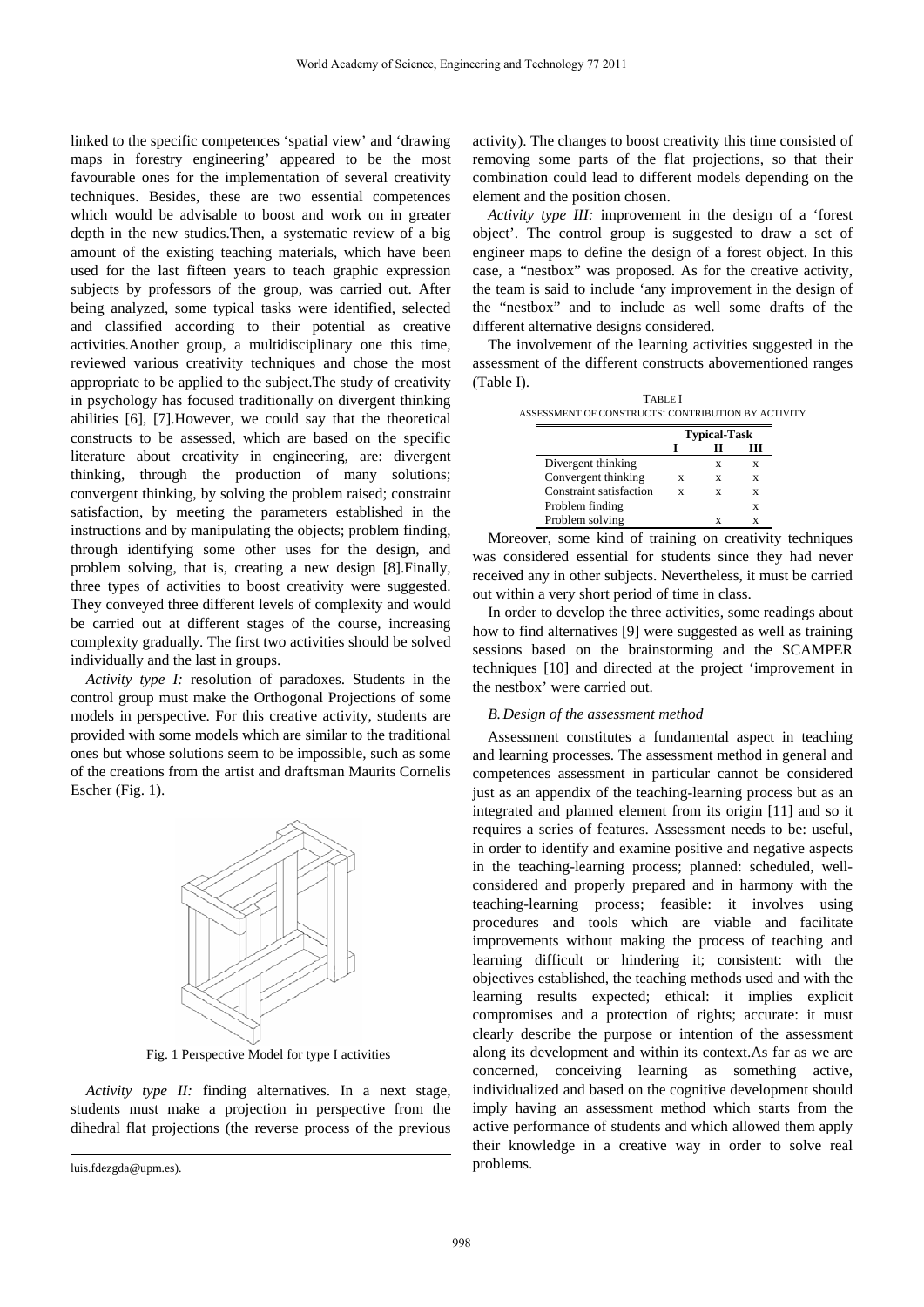This assessment approach entails an effective use of the knowledge acquired by students in a wide variety of tasks which are significant to the development of competences and which allow them rehearse for the complex reality of social and professional life [12] Competence cannot be handled in all its complexity but can be inferred from performance. This implies considering different ways of performing, what will make it possible to gather enough quality evidence to make a reasonable judgment of somebody's competence [13]. Three complementary approaches of assessment were presented in this work:

a) Tools based on people, their traits and their abilities. Psychometric tests prove to be very useful to evaluate them.

b) Tools focused on the development of activities so as to acquire/boost/promote competences. The resources which enable continuous and formative assessment are crucial here.

c) Tools centered on products, on simulation contexts.

Moreover, the assessment of creativity has been described in some studies as the assessment of the person, the process, the product and the environment [14], [15].

The need for carrying out an assessment of integration was as well considered, that is, an assessment applied both to the specific competences of the subjects and the generic competences developed in it (teamwork and creativity). Therefore, the design was determined to incorporate tools from the three aspects mentioned before, omitting the environment since it is already determined in our case.

On the one hand, the competences teamwork and creativity were partially assessed by using psychometric tests. Although unconventional in the field of higher education, this sort of tools may contribute to a boost assessment from the point of view of the individual's features and to cause an important process of reflection for assessment conceived as a selfregulation process [16].

 "Self-efficacy for teamwork and teamwork behavior questionnaire items" [17] was used as the tool to assess teamwork and "CREAX Creativity Self-Assessment", which was provided for free and online by the firm [18], to assess creativity.

On the other hand, observation templates were designed in order to assess the processes developed in class when the activity type III to improve the design of a nestbox was being carried out.

At last, the works submitted were assessed according to technical quality criteria, which met the requirements of specific competences, and creativity criteria, taking into account the basic level in engineering design of first-year students.

## *C.Pilot project: implementation in the subject Technical Drawing of the degrees in Forestry and Forest Engineering*

The implementation of the method designed was carried out in the subject Technical Drawing of the degrees Ingeniero Técnico Forestal (Technical Forestry Engineering) and Ingeniero de Montes (Forestry Engineering).

The schedule of the subject in the degree in Forest

Engineering and the assessment system designed were suggested to all the students registered: one hundred and fiftyfour students divided into three different classes.Only thirtythree men and eighteen women completed the promoting process of creativity. A total of fifty-nine students sat and forty-four preferred to be assessed through a final examination.Technical Forestry Engineering students acted as a reference group, namely, they were suggested activities based on traditional contents and methodologies and they were not trained in creativity techniques. Only one of the two groups of the degree participated this time: a total of twentynine students (seven of them were women).Subjects are similar in both degrees, which are both annual subjects. The study load is slightly heavier in Forestry: an amount of 150 inclass sessions along the academic year compared to the 120 in Forest Engineering.The group of professors who assisted those students was the same in both degrees, although the assessment of projects and the tasks set were carried out by other professors who are not taking part in this work.

#### III. RESULTS AND DISCUSSION

## *A.Analysis of the global value of CREAX test*

A total of 51 surveys in Forest Engineering (FE) and 29 in Technical Forestry Engineering (TFE) have been considered to be correct. The latter group constitutes the reference group.

A contingency table was obtained and no relationship between the genre and the degree was found after doing a chisquare test.

Then, a descriptive study was carried out in order to estimate the global value of CREAX test for each person regarding the degree studied and in concern with the genre depending on the degree (Table II). TABLE II

| STATISTICS SUMMARY FOR CREAX TEST BY DEGREE AND SEX |    |       |        |       |       |  |  |  |
|-----------------------------------------------------|----|-------|--------|-------|-------|--|--|--|
|                                                     |    |       |        | Std.  | Std.  |  |  |  |
| <b>Degree</b>                                       | n  | Mean  | Median | Desv. | error |  |  |  |
| FE.                                                 | 51 | 60.46 | 64.48  | 12.92 | 1.81  |  |  |  |
| <b>TFE</b>                                          | 29 | 60.85 | 63.37  | 11.46 | 2.13  |  |  |  |
| FE - Man                                            | 33 | 63.59 | 66.16  | 10.21 | 1.78  |  |  |  |
| FE - Woman                                          | 18 | 54.73 | 55.96  | 15.53 | 3.66  |  |  |  |
| TFE - Man                                           | 22 | 60.57 | 61.77  | 11.65 | 2.48  |  |  |  |
| TFE - Woman                                         | 7  | 61.72 | 68.94  | 11.69 | 4.42  |  |  |  |

The 95.0% confidence interval for the mean of FE 60.4629 +/- 3.63393 is [56.829; 64.0969] that it contains the reference value 62.43 of CREAX test.

Thus, although some of the students surveyed obtained a slightly lower mean than the reference value (62.43), no significant differences have been found, so these students can be considered to have an average creativity within their group, according to the data provided by the firm CREAX NV. The same occurs for TFE students and naturally there are no differences between degrees.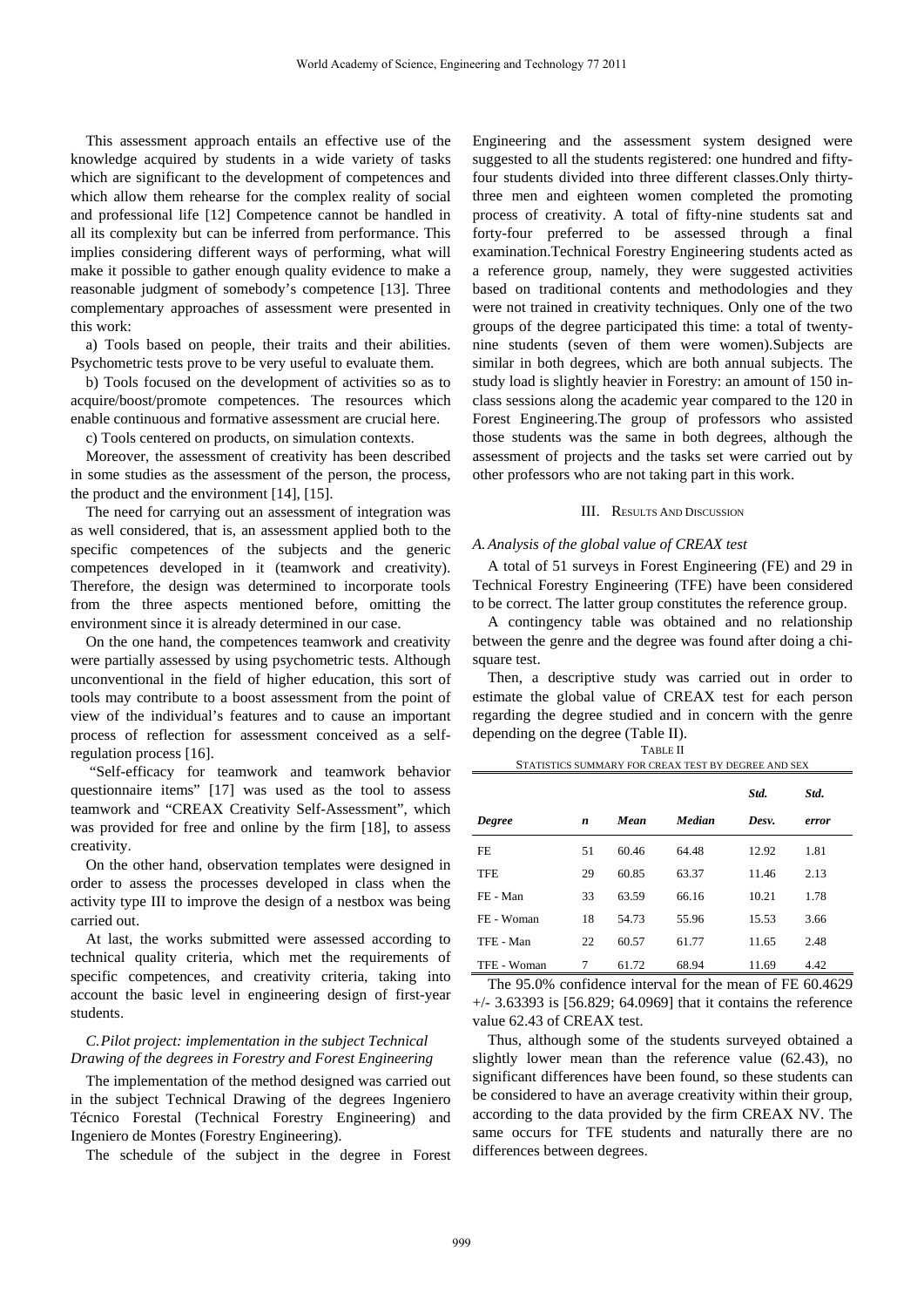So students' creativity seems not to be influenced by the activities and promoting training carried out. It would be necessary to widen the study, since it has been proved in other studies [19] that there are some other factors which have a crucial influence on several learning aspects, such as the size of groups and the student-professor ratio.

However, the results obtained in the assessment of the product are encouraging, as judges took a favourable view of most of the nestbox works submitted. Students from the reference group, given the fact that they were not trained or guided towards creativity, submitted works where changes in the models designed were minimal.

For TFE students there were no significant differences regarding sex. Nevertheless, for FE and the factor sex, significant differences were found between CREAX Test global value and sex ( $p = 0.04$ ), at 5% of significance level of a t-test (95.0% confidence interval for means difference: 8.86 +/- 8.38, [1.42973,16.2886]; and for the ratio of variances [0.173658; 0.960399])

Significant differences between sexes, favouring women, have been found in other studies about creativity in engineering [20], [21] in the retest carried out by the students who were trained in creativity, but there were no differences for the students who did not.

The same phenomenon has occurred in our study, with the only change that significant differences have been found in men and not in women.

Researchers suggest some causes in order to explain this situation; however, they consider that deepening in this research is required. No valid causes to justify this difference have neither been found in our case, so we propose as well continuing with the research in this line.

## *B.Analysis of CREAX test values regarding factors*

Abstraction, Curiosity, Paradox and Persistence do not show significant differences between FE and TFE samples. Nevertheless, Connection, Audacity, Perspective and Complexity deserve to be studied separately, since the differences between FE and TFE means were bigger. Audacity was analyzed because it showed the higher increase (4.21 in absolute terms) and no significant differences at 95% were found.

However, relevant differences were found for some factor regarding sex, but only in FE (Table 3).

Significant differences in FE have been found in Abstraction, Audacity, Curiosity and Persistence, where the mean is higher in the group of men for all the cases.

In FE, Pearson correlation among the CREAX test factors was analyzed and relevant correlation  $(r>0.7)$  was found in the sample of women among all the factors. However, the group of men shows no relationship between Audacity-Complexity, Complexity-Connection, Audacity-Perspective and Persistence-Perspective. It would be necessary to carry out further studies on this.

| TABLE III<br>P-VALUES OF T-TEST FACTORS VS. SEX |      |        |  |  |  |  |
|-------------------------------------------------|------|--------|--|--|--|--|
| <b>FACTOR</b>                                   | TFE  | FF.    |  |  |  |  |
| Abstraction                                     | 0.83 | 0.0700 |  |  |  |  |
| Audacity                                        | 0.84 | 0.0090 |  |  |  |  |
| Complexity                                      | 0.85 | 0.7500 |  |  |  |  |
| Connection                                      | 0.51 | 0.3000 |  |  |  |  |
| Curiosity                                       | 0.69 | 0.0023 |  |  |  |  |
| Paradox                                         | 0.76 | 0.6000 |  |  |  |  |
| Persistence                                     | 0.55 | 0.0140 |  |  |  |  |
| Perspective                                     | 0.43 | 0.4600 |  |  |  |  |

### *C.Analysis of CREAX test correlation –academic performance*

No significative correlation was once again found between CREAX test global values and the final mark obtained by students in the subject, but a negative correlation  $(r = -0.64, p$  $= 0.015$  in women was found considering sex as a differentiating factor, what shows a reverse correlation between the mark obtained in graphic expression and the creativity level measured by CREAX test.

In the assessment criteria applied to vast parts of the subjects Graphic Expression in Engineering, aspects such as systematic operations or compliance with regulations, in which women traditionally excel and which appear contrary to the development and expression of creativity, are indeed boosted. This situation should be further reviewed due to the paradox of promoting in the same subject systematic and inflexibility as well as creativity.

## IV. CONCLUSIONS

Some of the conclusions drawn in this work are presented hereafter, although these are only provisional conclusions and further research should be carried out.

There seems to be no relationship between the designed activities and the training sessions in creativity for students, according to CREAX test assessment. However, the assessment suggested shows encouraging results obtained when applying these techniques.

On the one hand, men show a higher global creativity than women. After analyzing the factors, the biggest differences are found in Abstraction, Persistence, Audacity and Curiosity.

On the other hand, women showed more global creativity values, with higher correlation between all the factors and unlike men, who showed no relationship between some pair of factors.

A reverse relationship between academic performance and creativity has been found, but significant differences only concern women once more.

## ACKNOWLEDGMENT

This research has been supported by the Universidad Politécnica de Madrid under the project IE09071519.